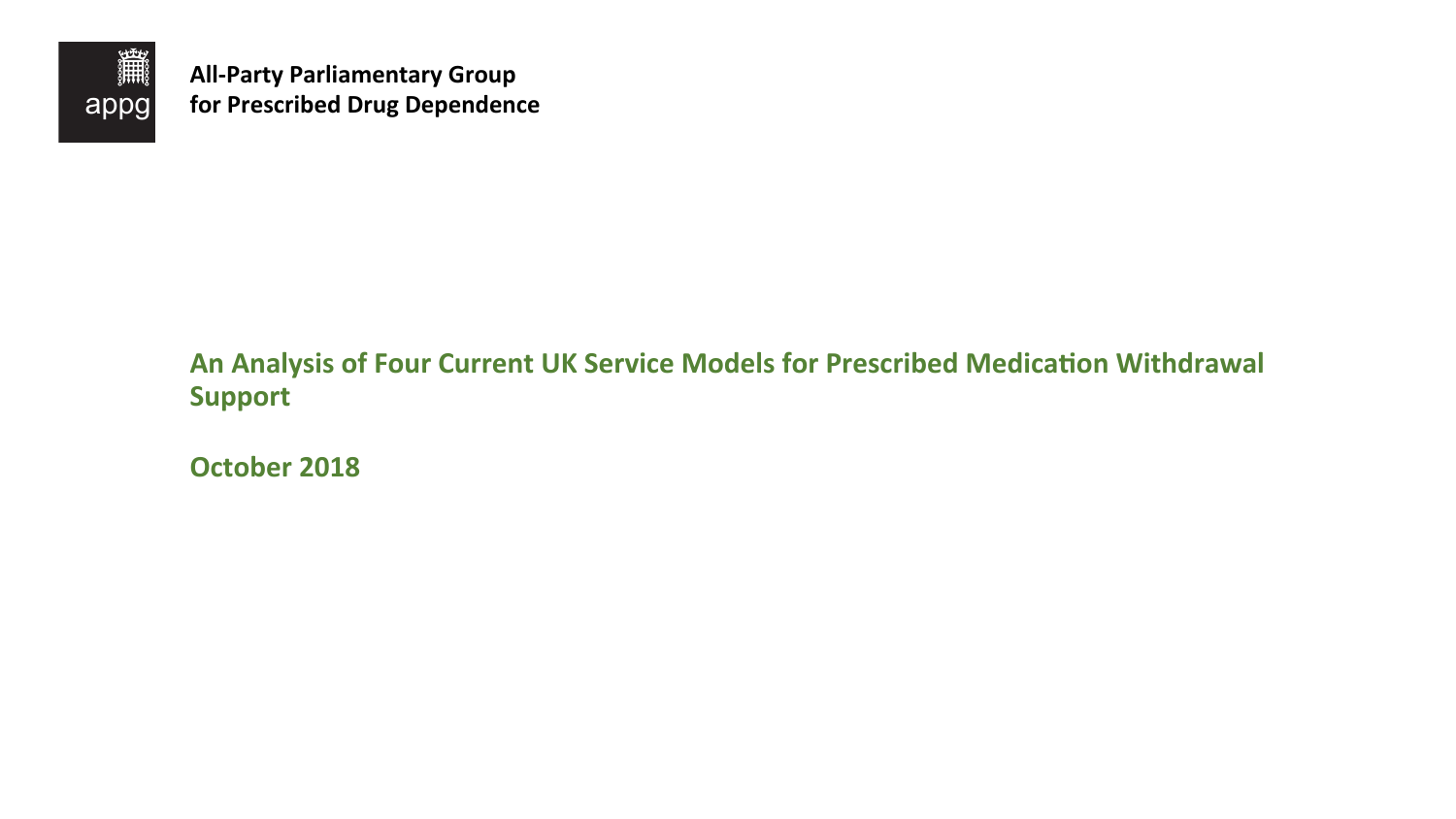

**All-Party Parliamentary Group for Prescribed Drug Dependence** 

## **APPG** officers:

- Chairman: Sir Oliver Letwin MP (Con)
- Co-chair: Norman Lamb (Lib Dem)
- Co-chair: Luciana Berger MP (Lab)
- Co-chair: Paul Flynn MP (Lab)
- Co-chair: Baroness Masham of Ilton
- Co-chair: Earl of Sandwich

On behalf of the APPG-PDD the report was researched and written by Dr Anne Guy MBACP (Accred), UKCP Reg., and Dr James Davies, with additional support from Todd Rae (data analysis) both of the University of Roehampton, and David Cope, process mapping improvement consultant. Information was supplied by June Lovell (PMSS), Ian Singleton (BTP), Jon Royle and Tracy Hogan (Bridge) and Tom Costley (REST).

*This is not an official publication of the House of Commons or the House of Lords. It has not been approved by either House* or its committees. All-Party Parliamentary Groups are informal groups of Members of both Houses with a common interest in *particular issues. The views expressed in this report are those* of the group.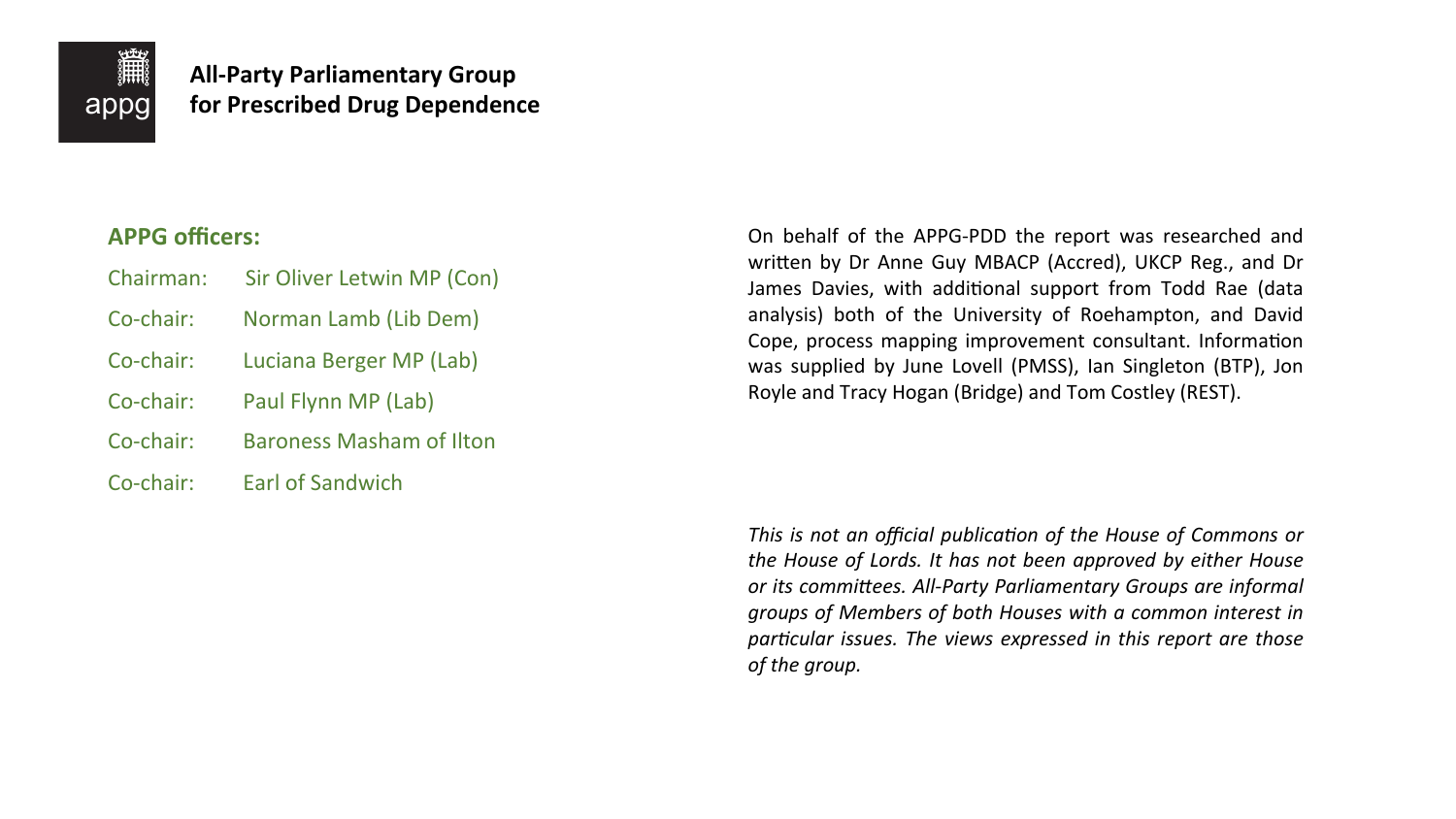The aim of this report is to analyse the type of service models currently in operation in the UK supporting people experiencing prescribed drug dependence in order to identify components of current best practice for potentially planning UK wide service provision. 

The report summarises the service models of four services:

- The Prescribed Medication Support Service (PMSS) North Wales NHS
- Bristol & District Tranquiliser Project (BTP)
- The Bridge Project Addiction to Medicines Programme
- Mind in Camden's Recovery Experience Sleeping Tablets and Tranquilisers Service (REST)

Each is considered in terms of

- $\triangleright$  the drugs covered
- $\triangleright$  criteria for referrals and how they are sourced
- $\triangleright$  any distinct client/patient groups
- $\triangleright$  service features (what is offered, by whom and where)
- $\triangleright$  key metrics (costs, outcomes, population served) and
- $\triangleright$  client feedback

Information has been sourced through a combination of personal visits, telephone calls and desk research.

Whilst all of the services considered are largely funded by the NHS, three are provided by third sector organisations  $-$  only one, the PMSS in Wales, is directly an NHS service. Related to service ownership there are three key variables which underpin the delivery models adopted by each service:

- 
- 
- their medication, or a blend

The option adopted for each variable depends on the assumptions about and the experience of the target patient/client groups:

- service / be help seeking
- surgeries (positive or negative)?
- unique set of needs.

After considering each service in turn issues which emerge from reviewing them collectively are identified and conclusions offered for any group considering wider implementation of services.

 $\triangleright$  Who staffs the service: clinical, non-clinical/peer, or a blend

 $\triangleright$  Where it is delivered: GP surgeries, community venues or a blend

 $\triangleright$  How referrals are sourced: from a variety of sources on a reactive basis; proactively identified, contacted and invited in to discuss

 $\triangleright$  Whether potential clients are likely to be aware they need the

 $\triangleright$  What are potential clients likely associations with GPs and their

 $\triangleright$  Whether potential client groups are seen to align best with routine primary care, substance misuse services or to have a



#### **Introduction**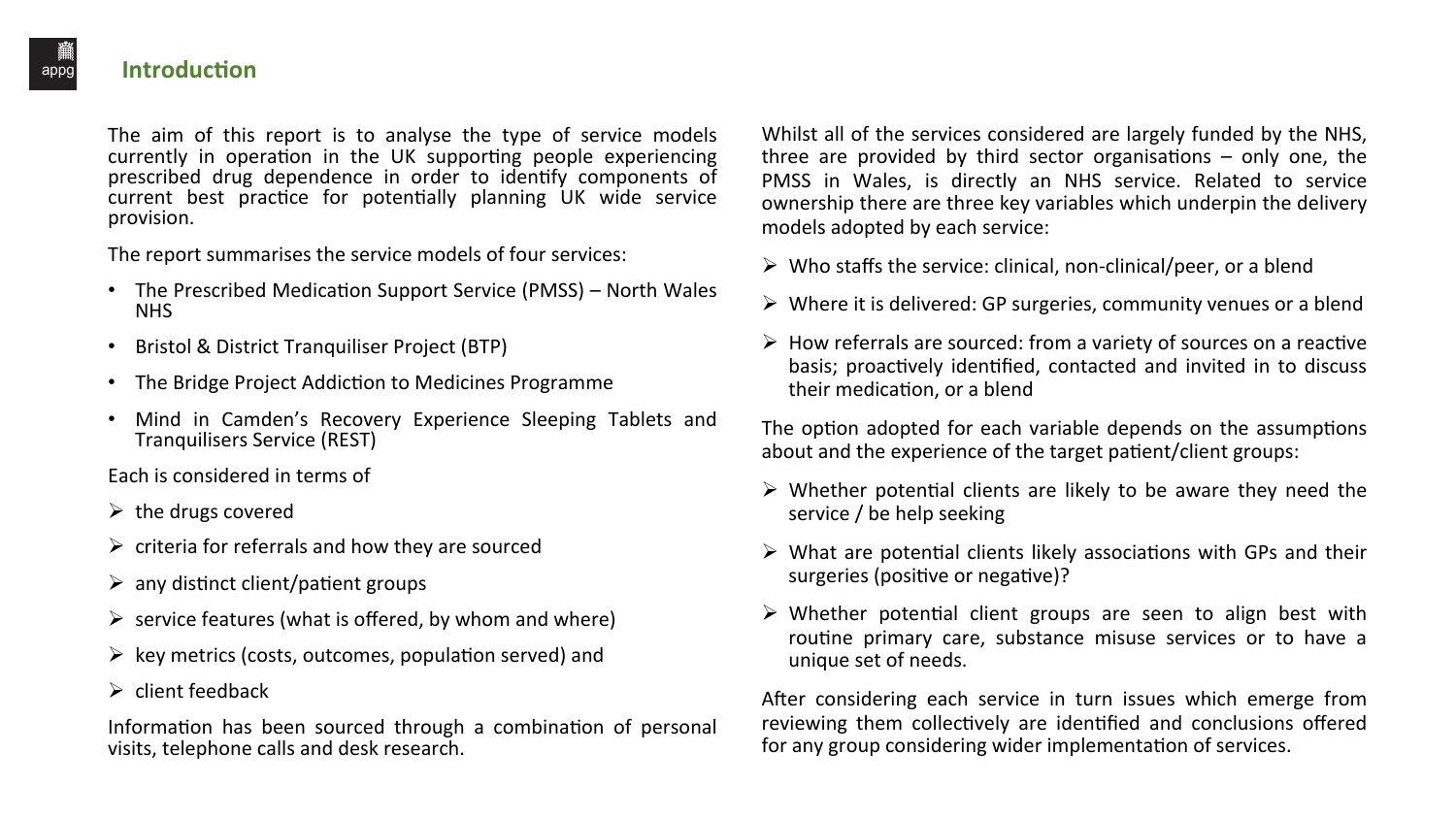## **Prescribed Medication Support Service (PMSS) - Wales**

#### Drugs covered & percentage of referrals in last 6 months:

- Benzodiazepines and Z drugs (57.9%)
- Antidepressants (2%)
- Pain killers (within prescribed limits) including over the counter (39.5%)
- $\bullet$  Other  $(0.7\%)$

#### **Key features**

- Prescribed medication therapists (Nurse/counsellors) are based in GP surgeries and over 20 years have built up strong relationships with with doctors, practice nurses and pharmacists
- The team works collaboratively with pharmacists and GPs to identify and contact particular client groups e.g. pregnant women taking certain prescribed drugs, elderly patients who have had a fall, patients who are being prescribed drugs beyond guideline recommendations
- The prescribed medication therapists do a lot of education and training by running workshops and talks, and attending practice meetings
- See the next page for details of the service model

#### **Costs and outcomes:**

- Population of  $701,000$  across six counties
- Cost per annum £179K
- Cost per population head £0.26 a year
- Cost per person helped: £272
- Outcomes  $-$  in the 6 months Apr-Sep 2018
	-
	-
	-

#### **Feedback from clients:**

"My nurse has been incredibly helpful and understanding in my reducing programme for zimovane, on which I had developed a dependence. Job very well done!!!!"

"I could not have come off my medication with out the care and support of my specialist"

"She has been a helpful source of valuable information, now off my sleeping pills"

"She is an informed and compassionate person. I feel better for the service she has provided, and for knowing she understood"

#### **Self-identified areas for development**

- consultant and pharmacist to the team
- 

• A total of 329 people used the service (260 new referrals) • 62% people were reducing prescribed medications • 33% ceased taking prescribed medications

• Further benefit might be gained from attaching a dedicated

• Implementation of a public education programme around the impact of some prescribed drugs associated with dependence on pregnancy

appg

#### **Criteria for referral to the service:**

Patients must be taking medicines within prescribing limits, otherwise PMSS will work with the substance misuse team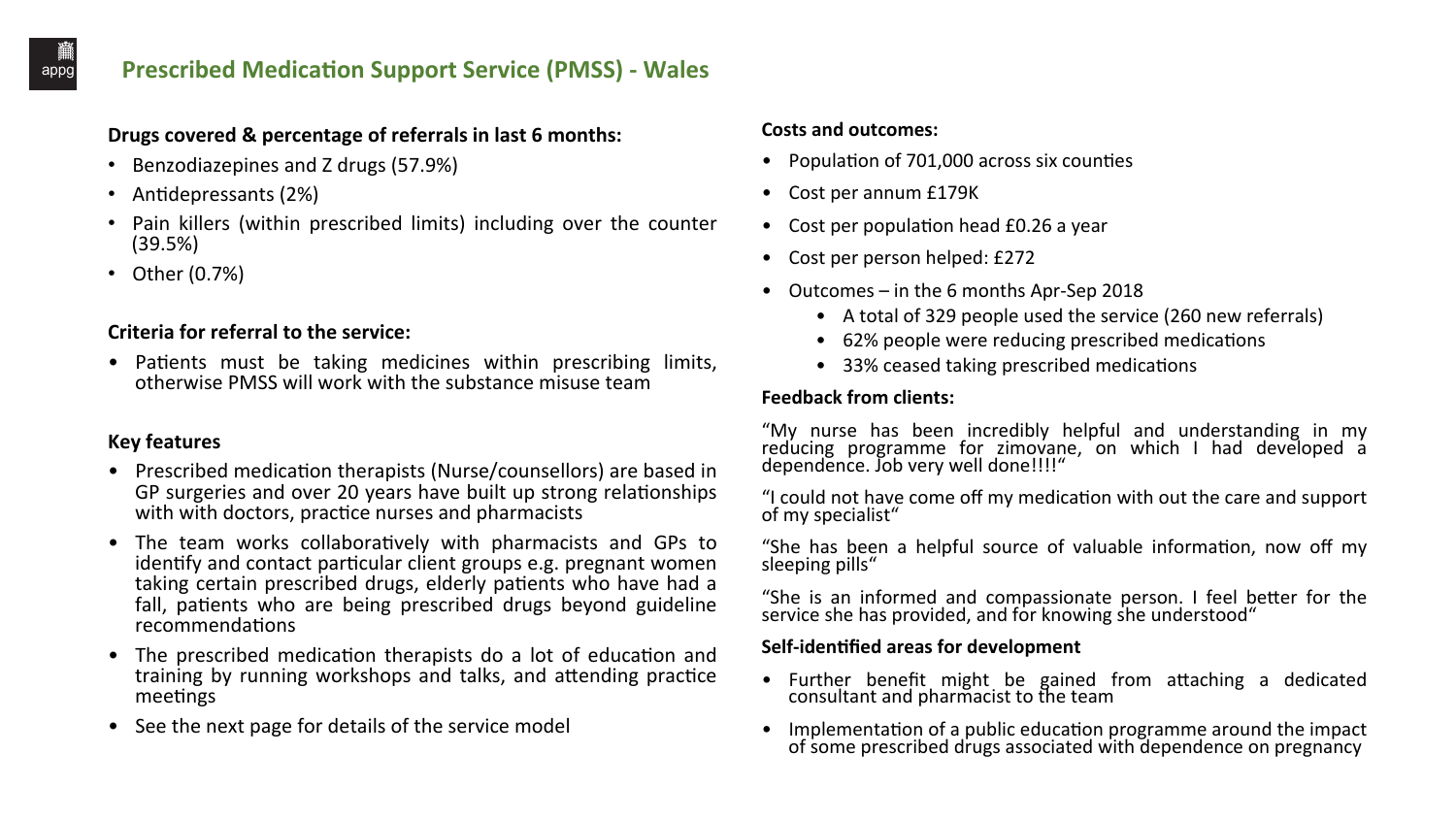#### appg **PMSS** – Proactive NHS Based Clinical Service Model

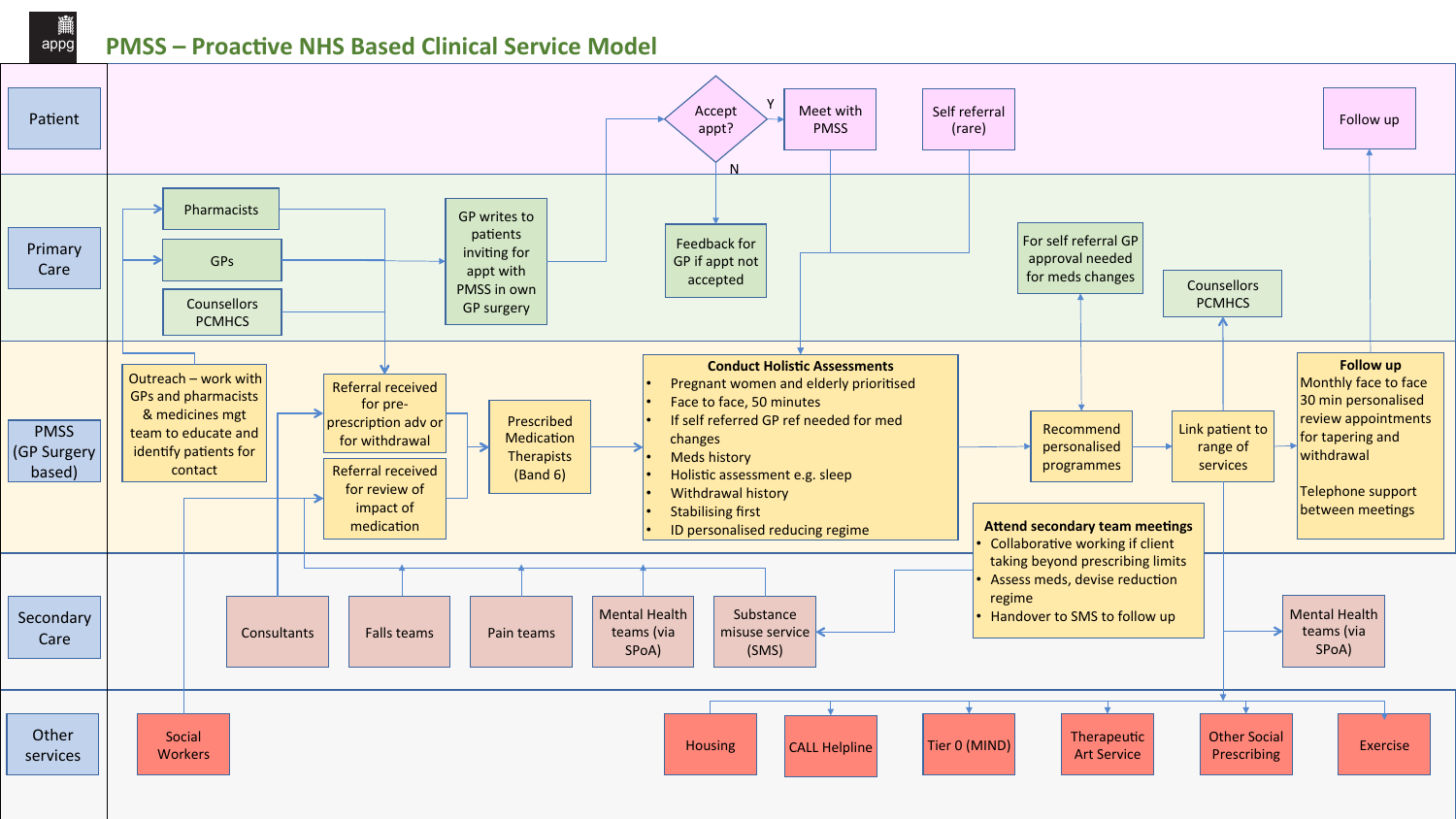## **Bristol and District Tranquiliser Project (BTP)**

#### **Drugs covered:**

#### **Key features**

- A helpline supports people primarily from Bristol but also from the rest of the UK: open 10-15:30, Mon-Thu
- Two x weekly support groups and face to face counselling are available to residents of Bristol
- All services are offered by people with personal experience of prescribed drug dependence
- Funding is primarily from Bristol CCG (£66K) with an additional grant (E11K) from the Helping Older People Scheme combined with other smaller fundraising activities.
- Education and GP practice visits are undertaken but have reduced due to resourcing constraints
- See the next page for details of the service model

"Without this service, I don't know, I would have jumped off a bridge." 

#### **Self-identified areas for development**

through to the helpline

• 285 clients were helped in total: 251 via the Helpline, 34 clients helped face to face (12 in groups, 22 one to one)

• 191 new clients contacted the service during the year

• 2 FTE counsellors, 2 peer support group workers, 1 FTE admin

Population of Bristol 450K, cost per head £0.20

"I would not have been able to come off my medication."

"This service is invaluable, without it I would have gone mad."

• Increasing the number of staff to reduce time taken to get

appg

- Benzodiazepines and Z drugs (66% of activity linked with)
- Anti-depressants (33% of activity linked with)
- Anti-psychotics  $(1% on GP$  request only)
- Does not work with pain killers

#### **Criteria for referral to the service:**

• Any source, primarily self referral

### **Costs and outcomes 2017/18**:

- 
- 
- 83% of all clients commenced withdrawal
- 
- Annual expenditure: £91.2K
- Cost per person helped £320 pa
- 

#### **Feedback from clients:**

"The only other option for me would be long term private counselling, which I cannot afford."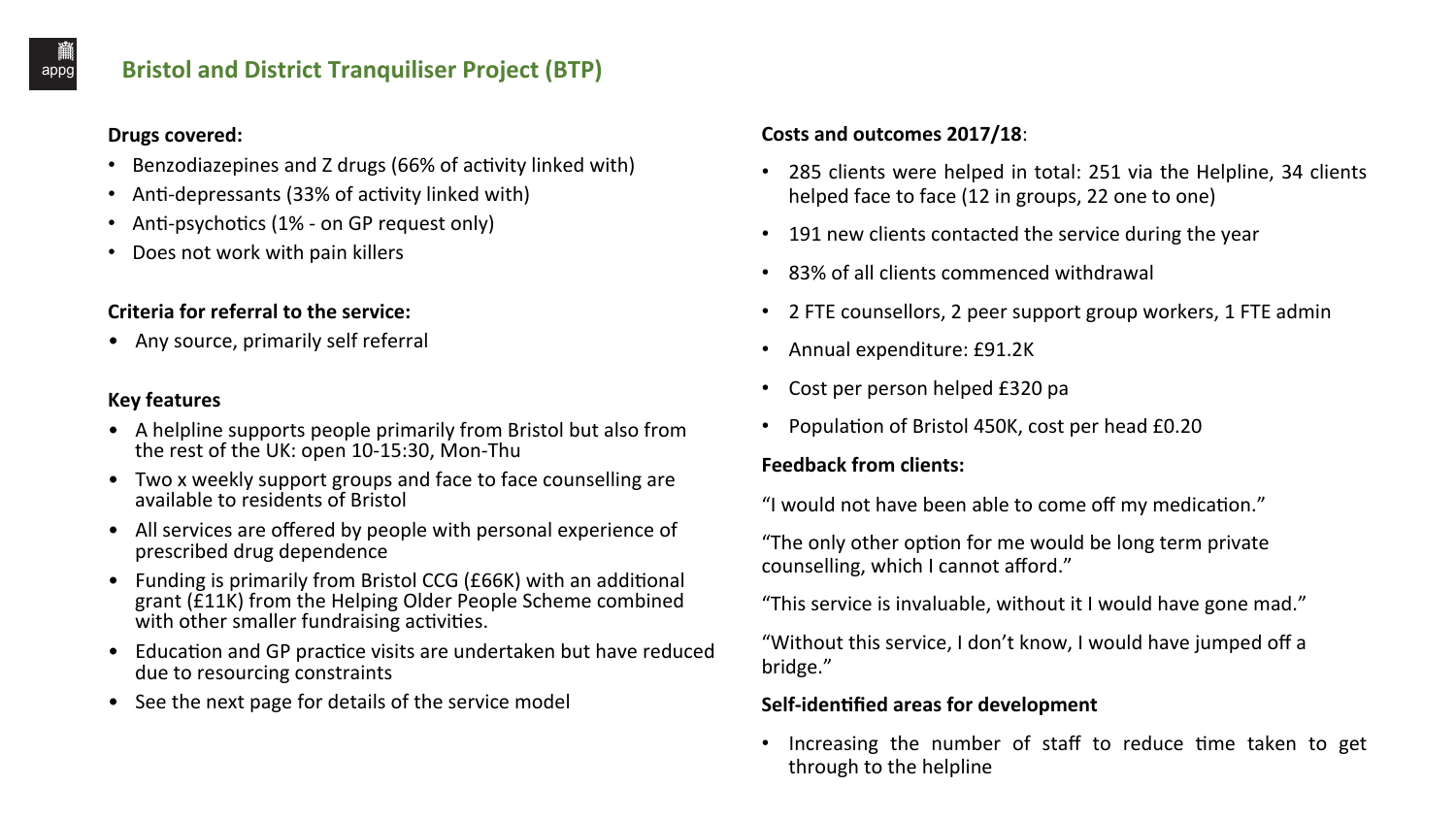

## appg **Bristol and District Tranquiliser Project – Reactive Peer Community Service Model**

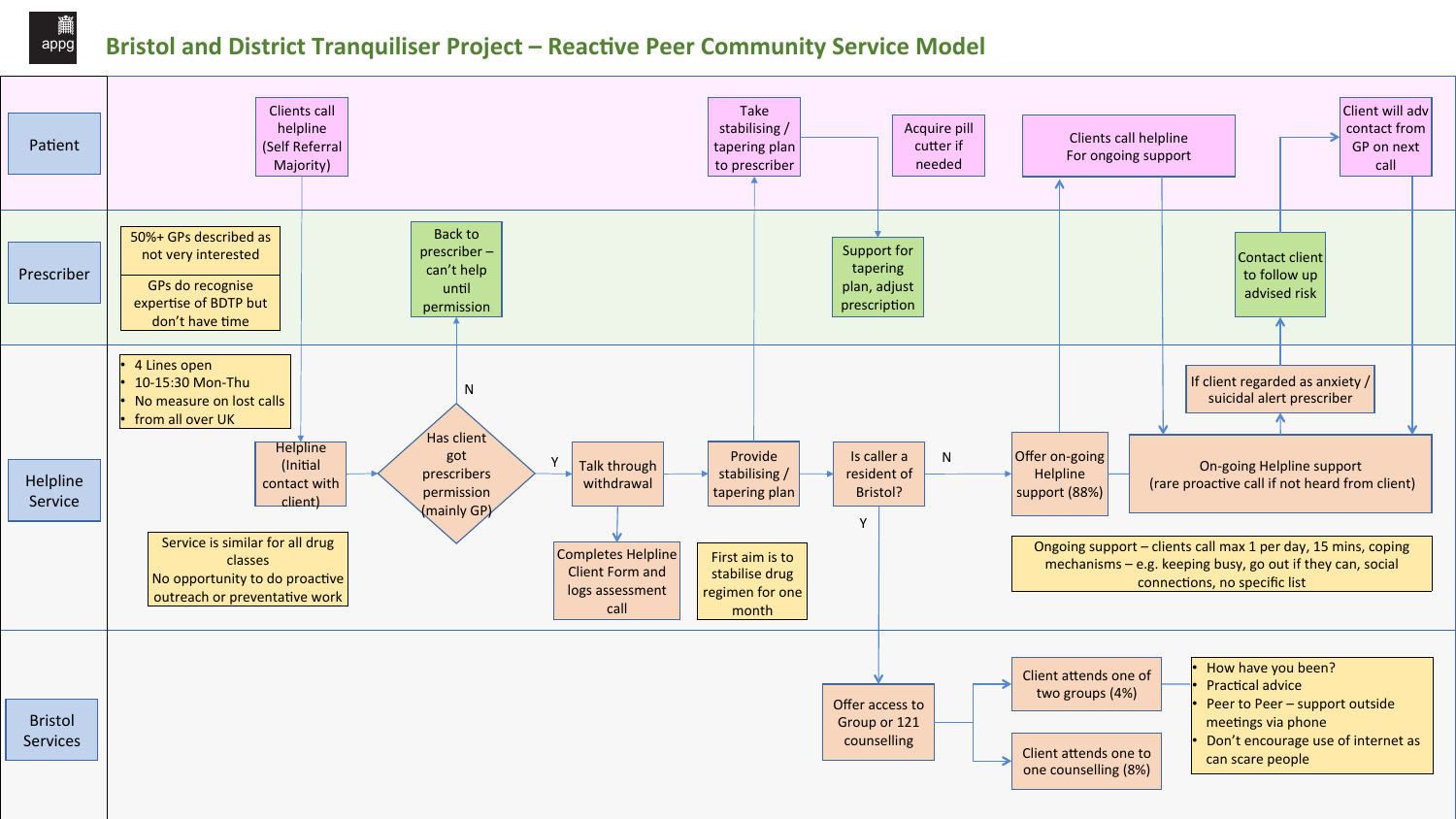## **The Bridge - Addiction to Medicines Programme**

#### **Drugs covered:**

- Benzodiazepines and Z drugs
- Opioids (pain killers)
- Anti-depressants are not covered by this service

#### **Criteria for referral to the service:**

- Most potential prescribed drug dependent clients are not help seeking and need proactive contact
- This service works with GPs to identify patients for proactive contact / outreach: 93% of referrals therefore come from GPs
- Area covered: Bradford Metropolitan District

#### **Key features**

- A charity that wins funding / contracts to deliver services
- Since October 2017 the Bridge is a subcontractor on a super contract for substance misuse services run by Change Grow Live  $(CGL)$  – the same provider as will take over the REST service in **April 2019**
- One FTE focused on benzos, another on opioids (since June 16)
- See the next page for details of the service model

#### **Costs and outcomes Sep 16/2017:**

- 
- Annual expenditure: £98K
- Cost per population head £0.18 a year
- Cost per person helped: £269
- Outcomes
	- Number of people helped 364
	-
	-

#### **Self identified limitations of service:**



Population of Bradford Metropolitan District: 532K

• 43.3% successful completions for benzodiazepines

• 47.4% successful completions for opioids

CGL only routinely report on the contract as a whole, not on prescribed medicine dependent patients as a distinct group  $-$ (data is held but not looked at as a discrete category)

Developments in the service by CGL might mean GPs are incentivised to refer 'problem' patients rather than take responsibility for proactively case finding patients in need of the

- 
- service.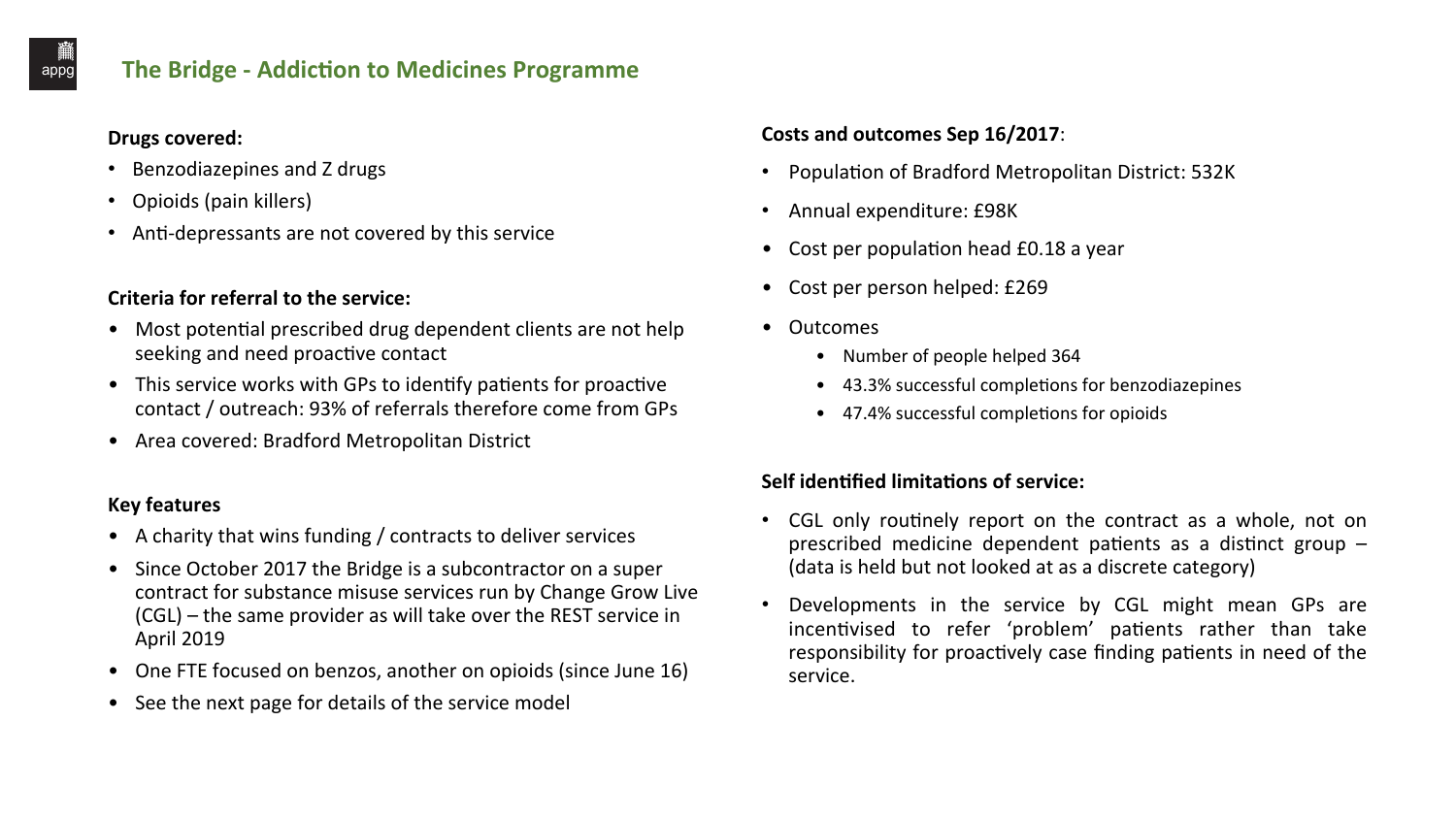### appg The Bridge - Addiction to Medicines Programme: Proactive, non-clinical, multi-setting service model

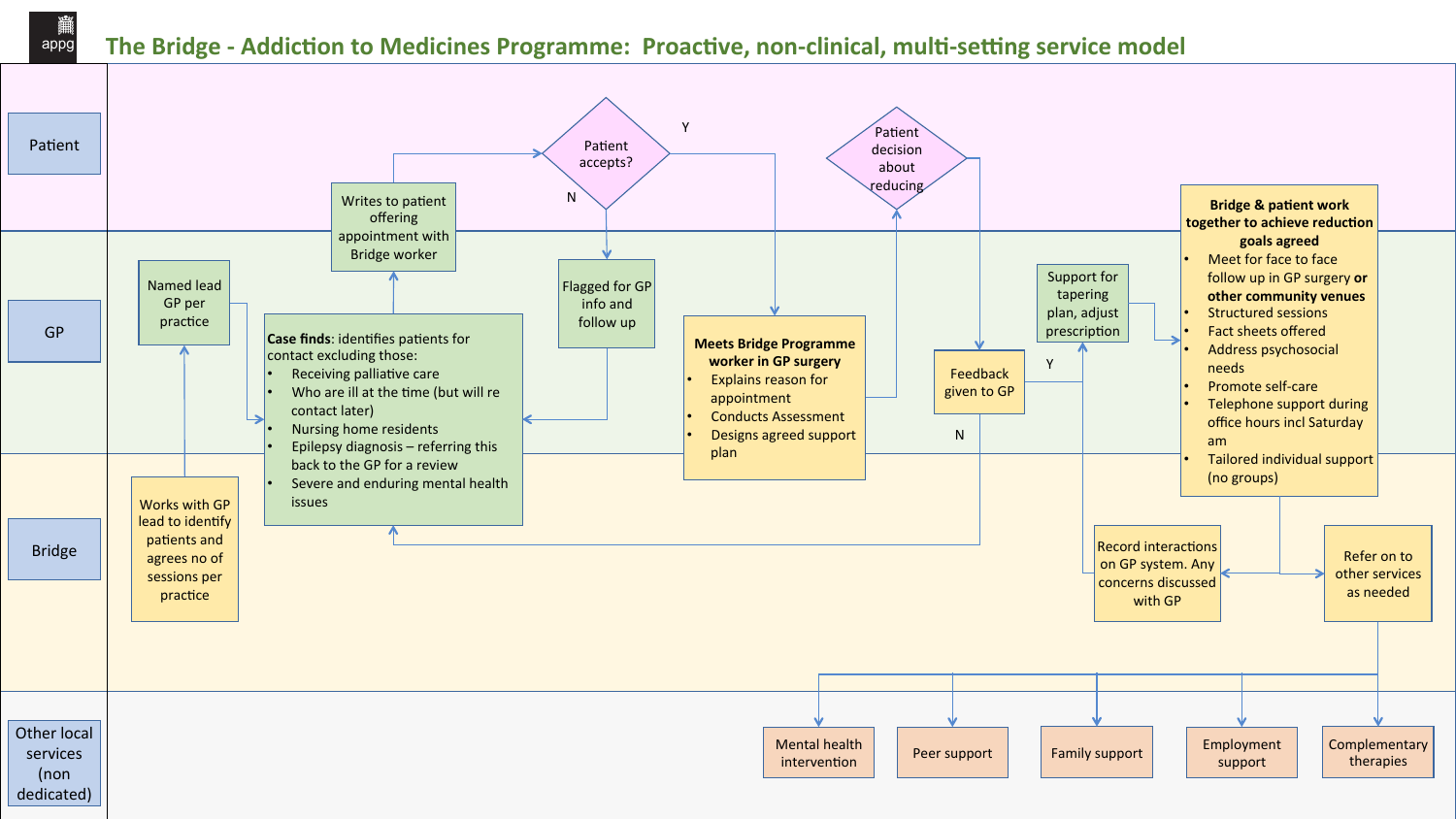#### **Key features**

- 30 years experience
- Run by non-clinicians and in a community setting : "we are not of the NHS, but can and do work closely with it"
- Service user involvement encouraged in relevant meetings & education events: "The self-defining, non-labelling, co-production and peer support ethos of Mind in Camden permeates every aspect of REST" (Mind in Camden)
- From 2019 the service will be taken over by CGL (who the Bridge subcontract for) as part of larger substance misuse services
- The manager & service users undertakes networking & education in the area
- The CCG has commissioned a Specialist Nurse Prescriber to work with GPs looking at prescribing patterns (not part of REST)
- See the next page for details of the service model

#### **Costs and outcomes as at March 2018:**

- Population of Camden & Islington: 215,667
- 
- Service cost per annum: £49K
- 
- - Stabilised: 4%
	- Lower dose: 51%
	- Higher dose: 1%
	- Withdrew completely: 29%
	- No change: 6%
	- Not known or applicable: 21%
- Outcomes over 30 years:
	-
	-

#### **Feedback from clients:**

"When I attended REST initially, I had lost just about all hope, was sick, confused, forgetful, angry and withdrawn. 6 months down the line I've got more hope, support, peace of mind and am slowly preparing to return to work on a part time basis. No one else provides what REST do, it is a service that should be more widely available, not being cut back"

• Helps 130 people per year through helpline and counselling

• Cost: per person helped: £376, per head of population: £0.22

• Counselling outcomes over 8 years (194 clients):

• 1000 people have received long-term individual tailored support, • a further 2000 helped shorter term or with one off advice



## **Recovery Experience Sleeping Tablets & Tranquilisers (REST) – Mind in Camden**

#### **Drugs covered:**

• Benzodiazepines and Z drugs only

#### **Criteria for referral to the service:**

- Work with people who are taking as prescribed, recreationally or whose use might now be described as chaotic
- Initial goal is to stabilise use before reducing / withdrawing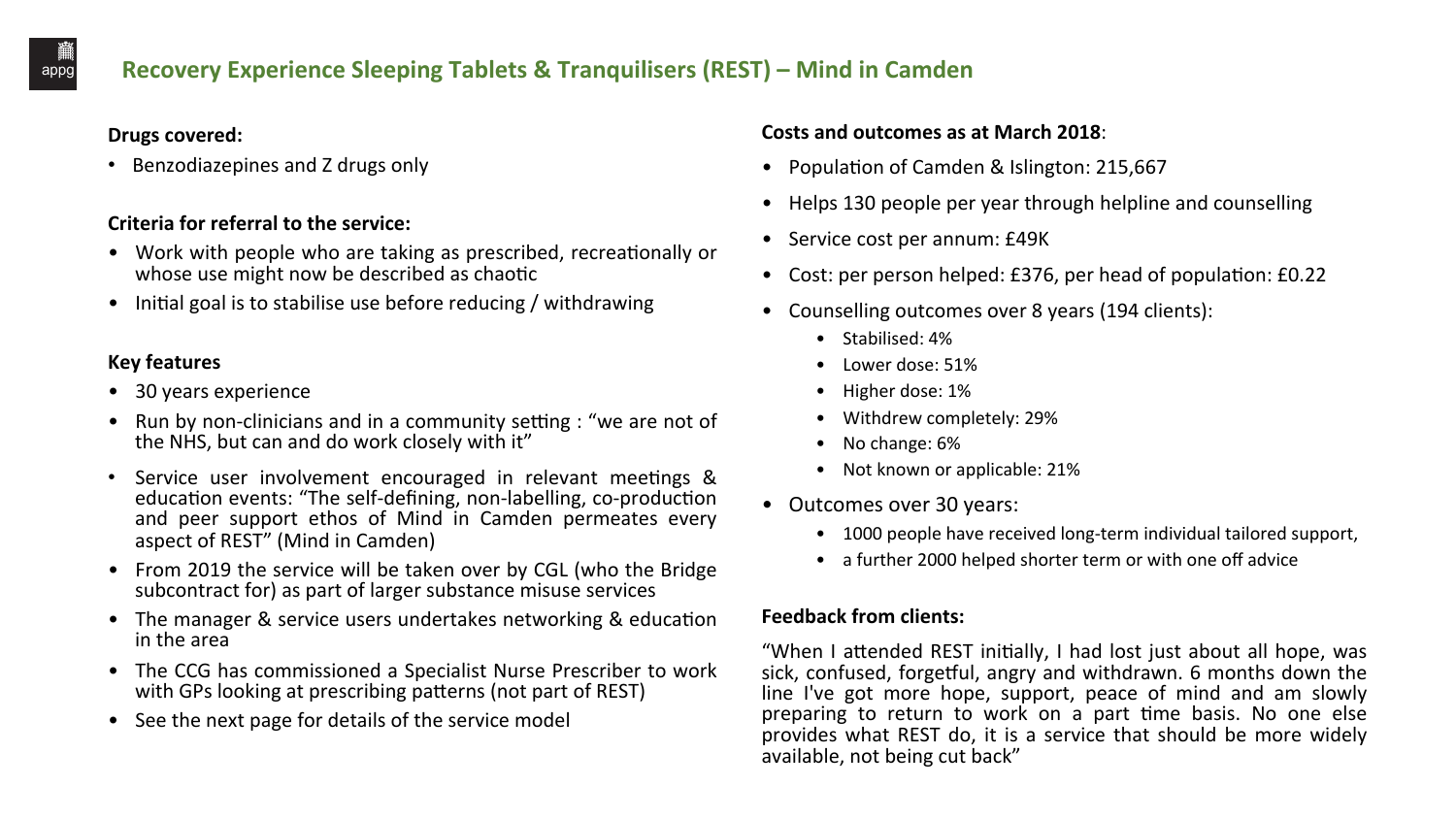## appg **(REST)** – Mind in Camden: Community based, reactive, peer supported service model



| After successful<br>ndrawal can contact to<br>prevent repeat<br>dependency cycles |  |  |  |
|-----------------------------------------------------------------------------------|--|--|--|
|                                                                                   |  |  |  |
|                                                                                   |  |  |  |
|                                                                                   |  |  |  |
|                                                                                   |  |  |  |
|                                                                                   |  |  |  |
|                                                                                   |  |  |  |
|                                                                                   |  |  |  |
|                                                                                   |  |  |  |
|                                                                                   |  |  |  |

Usual counselling plus tapering support: x 257 hours counselling provided 2017/18 2x person centred counsellors, 2-3 month wait, 12 sessions, 2 clients up to a year

1 per week, 28 individuals attended, average 9 people/week (Q4 2018) Information encouragement and support, reduces isolation and stigma

Advocacy e.g. written or person accompaniment to GP

| nce on other! |  |
|---------------|--|
| or alcohol    |  |
|               |  |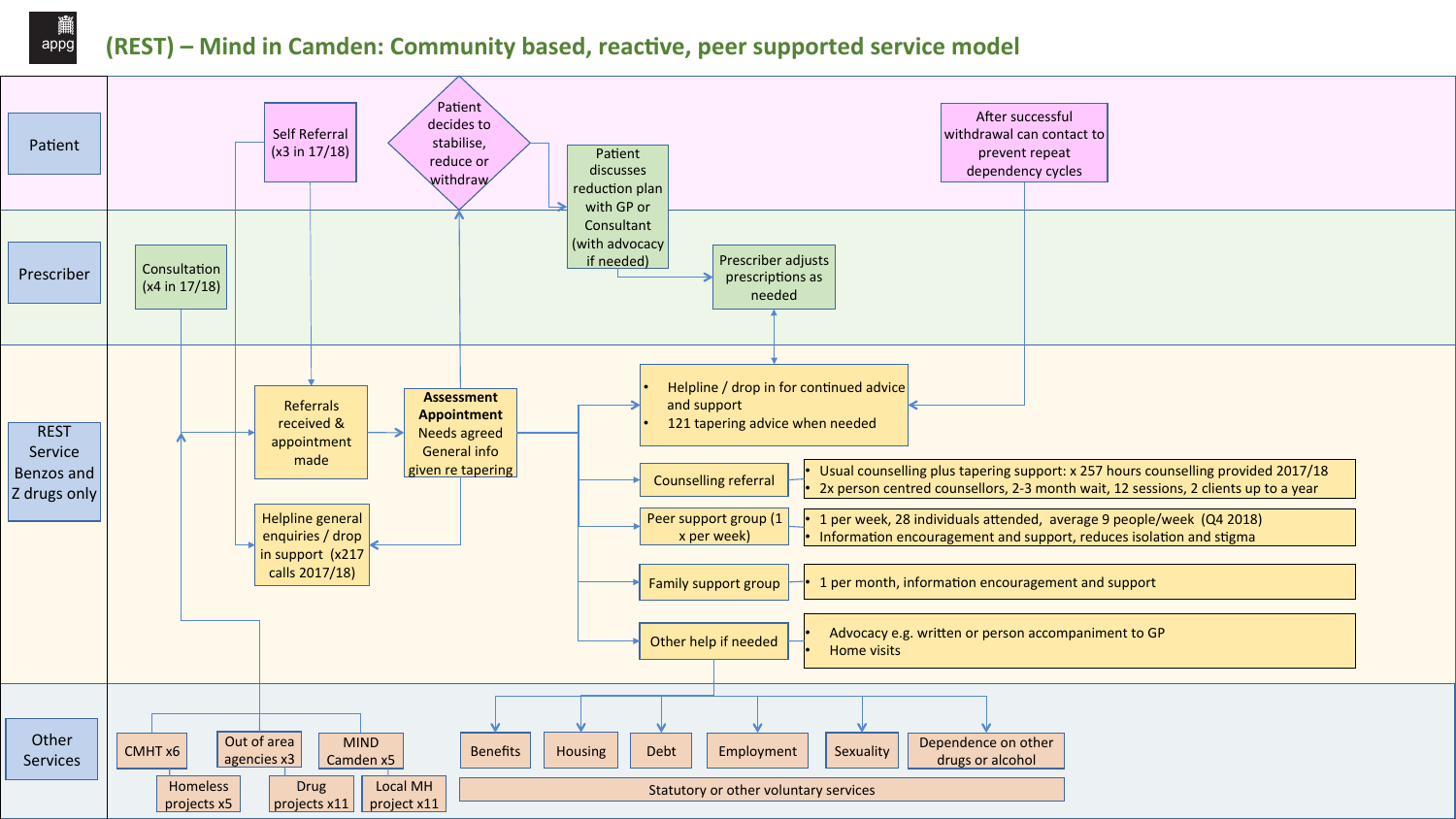**iii.** Patients who have tried to withdraw but whose experience of doing so was misinterpreted as relapse and their prescription was reinstated 

or 

- **ii. Having had poor experiences of doctors** and desperate for help from people who have had similar experiences:
- $\triangleright$  People who have had a dependence or withdrawal issue not recognised or believed by doctor/s
- $\triangleright$  Those whose use has gone beyond prescribed limits or whose use might be described as chaotic

There are also two more categories:

iv. Patients who are dependent on illegal drugs as well as prescribed medication who are largely routed to substance misuse services. 

PMSS in Wales focuses on group (i) and it is unclear as to whether clients in (ii) simply don't exist in this area given the existence of the PMSS service for the last 20 years or whether they don't contact PMSS because it is run by clinicians in an NHS setting. Alternatively perhaps people are unaware of its existence until contacted by PMSS. The low level of patients being seen for antidepressants by this service (2%) might be partly explained by low levels of recognition of dependence for antidepressants (Davies & Read, 2018) and so are not contacted for active review.

Bristol Tranquiliser Project (BTP) and REST (Mind in Camden) responds to group (ii) in a community setting. Camdens' CCG has recently commissioned a Specialist Nurse Prescriber (SNP) who is able to look in more detail at prescribing patterns and picks up clients with particularly complex prescriptions (group i). The SNP's remit is also to provide training and the sense is that GPs are more likely to be open to SNPs influence due to their clinical training. SNPs could be useful in influencing GPs to change practice.

The Bridge Project's service works proactively with group  $(i)$  – whilst it offers services in both a clinical and community setting virtually all interventions are delivered in a clinical primary care setting (which is perhaps unsurprising as it is the GP who has engaged the patient in the programme).

Whilst there is nationwide provision for services for substance misuse, it is clear that these are a poor fit for groups (i), (ii) and (iii).

#### **Discussion**

Each service considered in this report is founded on a particular view of client needs, and services are shaped in response to that view. Broadly speaking clients/patients are either seen as:

- **i.** Likely to be non-help seeking and in need of proactive outreach as they may not realise they may benefit from reviewing their medications e.g.
- $\triangleright$  Elderly at greater risk of falls (e.g. from slips, trips & falls programme)
- $\triangleright$  Pregnant women or those trying to become pregnant
- $\triangleright$  Those who have been prescribed drugs beyond prescribing limits
- $\triangleright$  Those taking drugs that are being discontinued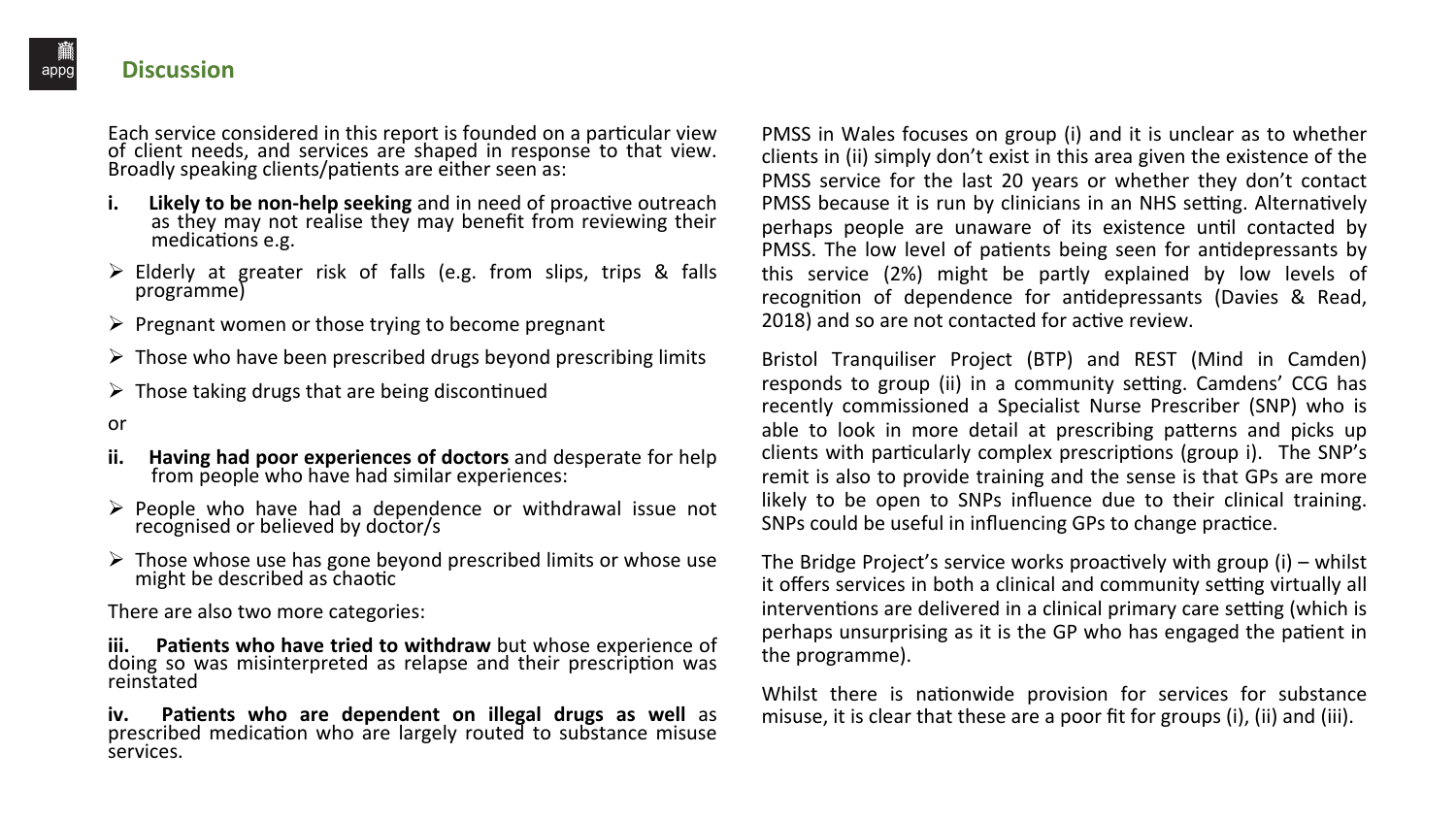#### **Costs**

In terms of costs the data were analysed by scaling up the Welsh PMSS results, which pertain to  $\sim$ 700k people (the population of the counties served), to the level of the mid-2017 population of England ( $^{\sim}$ 56m). We calculated the percentage of the Welsh population served, across six counties, who a) reduced (0.058%), or b) stopped their medication (0.031%) in the six months from Apr-Sep 2018.

Scaled to English population size, this suggests that a similar service has 

- $\triangleright$  the potential to help a total of ~50k people annually in England to reduce or stop their intake of prescribed psychiatric drugs.
- $\triangleright$  using the annual per capita expenditure of the current service in Wales across the population of the counties served (£0.26), then multiplying this by the English population (assuming no economies of scale that may emerge), we thus estimate the annual cost of a similar system in England to be £14m per annum.

This headline figure will be partially mitigated by the fact that the presence of patients reducing or stopping medication will reduce the amount paid by the NHS for the relevant drugs. If we assume that

- 
- by 100% and that
- psychiatric medicines,

the potential annual savings to the NHS will be on the order of £1.5m, bringing the estimated total annual net cost of the programme down to £12.5m. 

This figure will also be mitigated by a corresponding reduction in

- $\triangleright$  GP appointments
- $\triangleright$  Treatment costs related to falls in the elderly
- prescribed drug dependence
- prescribed medications

All such cost savings would need to be estimated whilst costs for additional demands on services such as counselling would need to be factored in.

a) prescriptions are monthly (on average), that

b) 'reducers' will (on average) cut their usage by half and 'quitters'

c) the costs of anti-depressants are approximately the same as other

 $\triangleright$  Treatment costs related to children born with problems related to

 $\triangleright$  Other intangible societal benefits (e.g reduction in mental health disability payments, lost productivity and associated tax revenue) that may accrue from the general reduction of dependence on

#### **Discussion**

What emerges from reviewing these services collectively is that a combination of approaches is needed to reach all the client groups in need of services. There are also a few people with a great deal of experience and expertise whose involvement would benefit the specification of any UK wide services.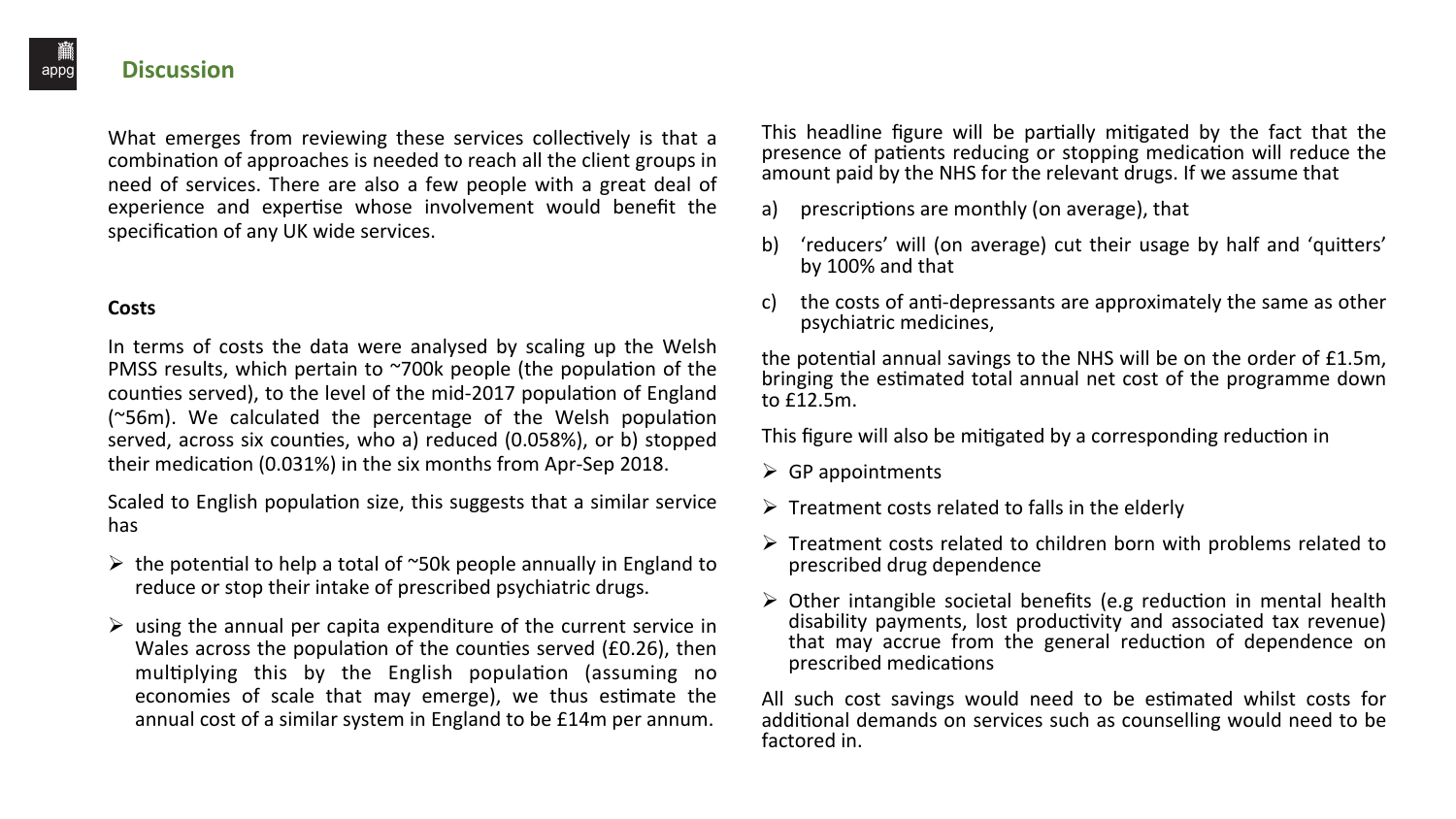#### **Conclusions**

This analysis of the services currently operating in the UK provides useful information about how a nationwide service would need to be positioned in order to help a wide range of patients with a variety of needs. The current reality is that there are both people who rely on advice from their GP but who don't know they need to reduce their medication, and those whose experience has led them to seek help outside the NHS, and any services would need to cater to both groups. 

This analysis also shows that the cost of providing a service similar to the Welsh PMSS in all of England would only be £0.26 per capita or £14m total. In addition, savings can be expected through reduced prescribing, fewer GP appointments, lower associated treatment costs as well as other societal benefits.

It is not advocated that any one of these current models be rolled out as is  $-$  whilst the PMSS model has many strengths for example, it also has limitations e.g. how the needs of groups (ii) & (iii) would be met, nor are any potential additional costs captured by the estimate provided. 

It is, however, a tangible example of an NHS service model delivering proactive support to people taking prescribed medications which, in combination with a reactive helpline providing the option of peer support, might add up to a nationwide service which could meet the majority of patients' needs.